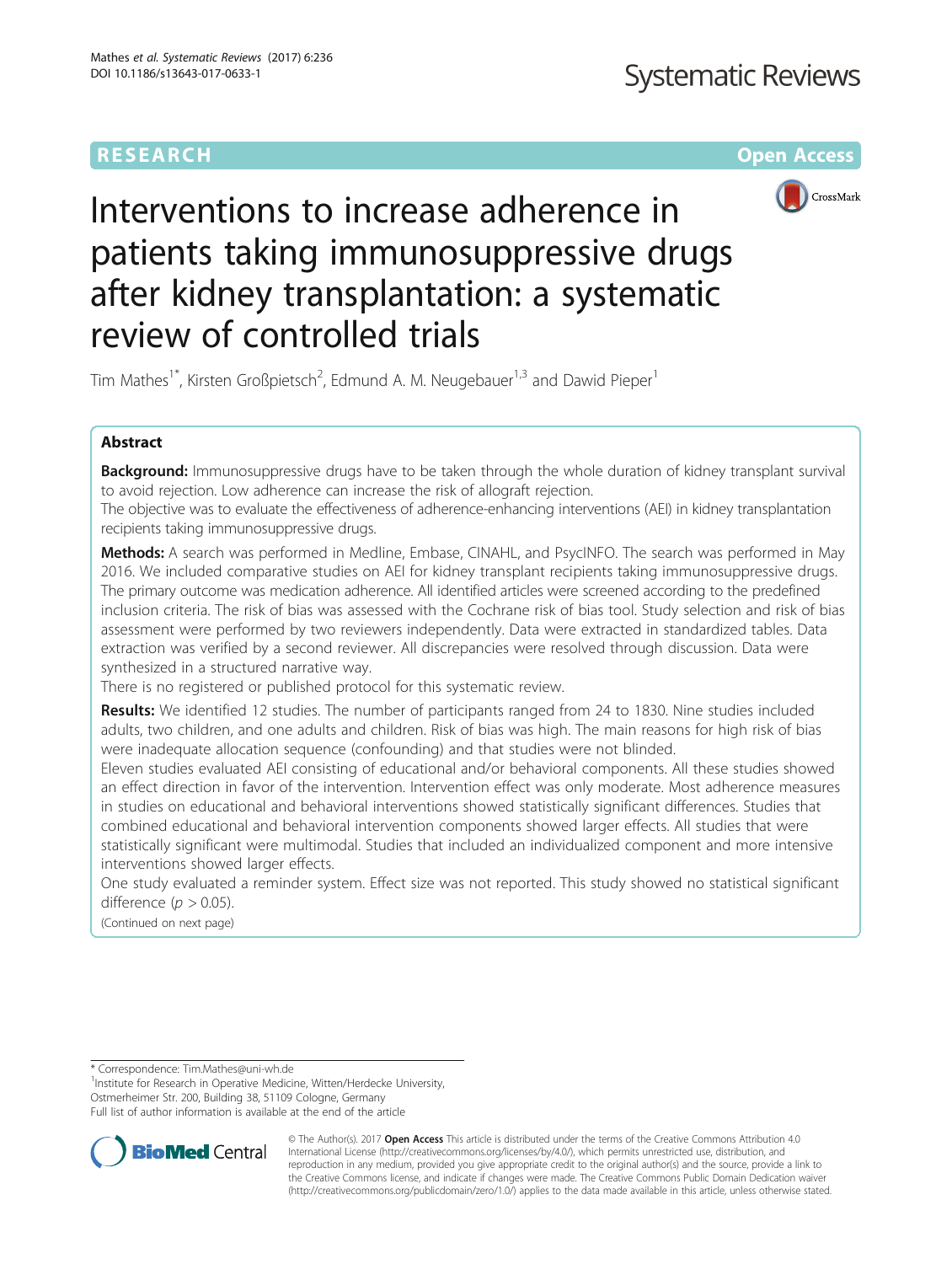#### (Continued from previous page)

Conclusion: Educational and behavioral AEI can increase adherence. In particular, multimodal and individualized interventions seem promising. However, because of the small effect, the high risk of bias, and the invalidity of adherence measures, the actual benefit of adherence interventions for an unselected patient population (i.e., including also adherent patients) seems limited. No conclusion is possible for interventions combining adherence-enhancing components that address intentional (behavioral) as well as unintentional adherence (reminder).

Keywords: Immunosuppressive drugs, Kidney transplantation, Patient adherence, Compliance, Systematic review

# Background

Chronic kidney diseases are a health problem worldwide [[1\]](#page-13-0). For end-stage kidney diseases, transplantation is the first choice therapy because of higher quality of life, lower mortality, and lower costs compared to long-term dialysis [[2](#page-13-0)–[4](#page-13-0)]. Kidney transplantation is one of the most frequent transplantations. About 69% of all solid transplantations are kidney transplantation [\[5\]](#page-13-0).

Immunosuppressive drugs have to be taken through the whole duration of allograft survival to avoid rejection [[6\]](#page-13-0). Lifelong adherence (process by which patients take their medication as prescribed [\[7](#page-13-0)]) to immunosuppressive drugs is important to prevent graft failure [\[8](#page-13-0), [9](#page-13-0)]. Furthermore, non-adherence can result in higher lifetime costs [[10\]](#page-13-0). Studies have shown that 22–30% of patients are non-adherent, nevertheless [\[8](#page-13-0), [9](#page-13-0)].

Adherence-enhancing interventions have the potential to improve health outcomes and reduce health care costs [[11](#page-13-0)–[13\]](#page-13-0). However, systematic reviews on adherence interventions show often heterogeneous results [\[11, 13](#page-13-0)].

A previous systematic review of interventions to improve adherence in adult renal transplant recipients comes to the conclusion that behavioral adherence interventions and multimodal interventions can increase adherence. We performed a systematic review on the same topic because we were aware of some new studies. Moreover, the previous systematic review included also studies without a control group and the risk of bias of included studies was not assessed which might lead to overoptimistic results. The aim of this systematic review was to assess the effectiveness of adherence-enhancing interventions in patients taking immunosuppressive drugs after kidney transplantation.

# Methods

This systematic review is reported according to the recommendations of the "Preferred Reporting Items for Systematic Reviews and Meta-Analyses" (PRISMA) statement (PRISMA-checklist see Additional file [1](#page-12-0)) [\[14\]](#page-13-0).

# Information sources

A systematic literature search was performed in the databases Medline (via Pubmed), Embase (via Embase), CINAHL (via Ebsco), and PsycINFO (via Ebsco). We constructed an electronic search strategy c using text words and medical subject headings (MeSH terms) related to adherence, kidney transplantation, and immunosuppressive drugs (the search filters are available in Additional file [2](#page-12-0)) for each database. The search was last updated in May 2016. We did not limit the publication date and the language in the electronic search strategy. We cross-checked the references of included publications and systematic reviews on similar topics know to us.

# Study selection

We predefined the following inclusion criteria:

- 1. Patients taking orally immunosuppressive drugs because of kidney transplantation.
- 2. Intervention including a behavioral, educational or reminder component with the aim to increase patient adherence to immunosuppressive therapy.
- 3. Outcome/adherence measure: adherence (to immunosuppressive drugs [[7](#page-13-0)].
- 4. Study type: randomized controlled trials (RCT), controlled clinical trials (non-randomized-trials), and cohort studies.
- 5. Publication language: English, German, French, or Spanish.

We only included studies on educational, behavioral, and reminder interventions. We excluded studies assessing a drug regime simplification intervention (different dosages or formulations). This decision was made because different dosages or formulations can influence the efficacy and adverse event profile of a drug. Therefore, the most relevant outcomes for a comparison of different dosages and formulations are efficacy (might be indirectly affected by adherence) and adverse events (might indirectly affect adherence). Thus, a reliable evaluation of a medication simplification adherence intervention must assess efficacy, adverse events, adherence, and their relation and consequently would require other inclusion criteria. Moreover, we assumed that in clinical practice generally, the most effective drug and dosage for each patient is scheduled. For this reason, we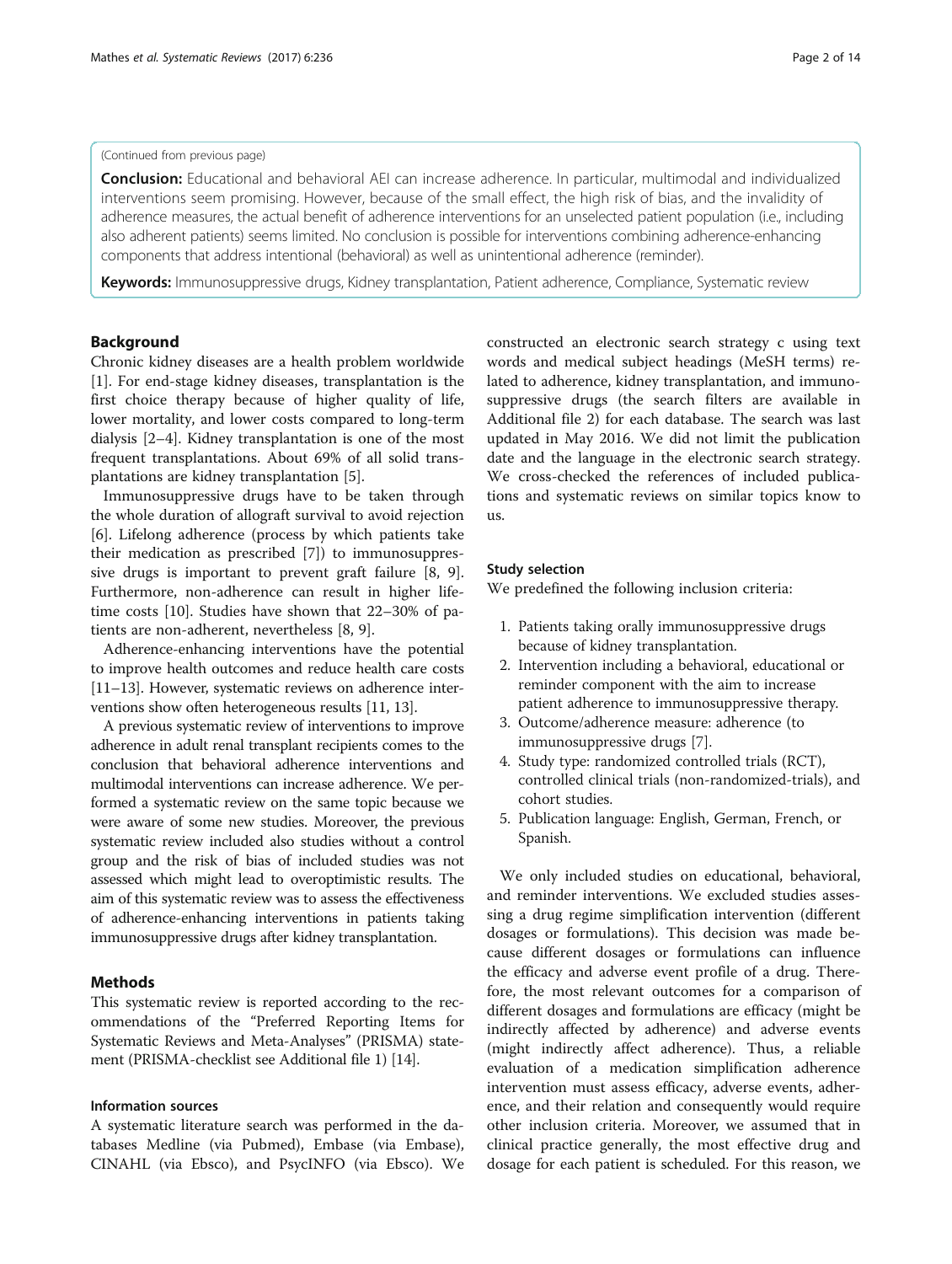considered adherence interventions that can be applied for a still implemented immunosuppressive drug regime of higher clinical relevance.

In all intervention arms, the same drug regime had to be scheduled to ensure comparability of groups.

We followed the European expert panel for adherence that recommends to differentiate the analyses of adherence in initiation, implementation, and discontinuation [[7\]](#page-13-0). Immunosuppressive drugs are normally initiated during hospital stay and must be taken the rest of life. Therefore we only considered adherence, while the immunosuppressive drug is implemented in this systematic review. Studies only on discontinuation and initiation measures were not included.

We screened all titles and abstracts and subsequently all full texts of titles and abstracts that appeared relevant. Two reviewers performed the title/abstract and the full-text screening independently. All discrepancies between the reviewers were discussed until a consensus was reached. The authors of the studies were contacted in case of any unclear inclusion criteria.

# Assessment of risk of bias

The Cochrane risk of bias tool was used for the risk of bias assessment of the included studies (evaluation criteria see Additional file [1](#page-12-0)) [\[15\]](#page-13-0). The criteria that concern outcomes were assessed for the adherence measures. The criteria were rated with "low risk of bias" (+), "high risk of bias (-)," or "unclear risk of bias" (?).

We also assessed studies without randomization (cohort studies, controlled trials) with the Cochrane risk of bias tool because we planned no quantitative synthesis and expected strong heterogeneity between studies [[16](#page-13-0)].

The risk of bias assessment was performed by two reviewers independently. Any discrepancies were resolved in a discussion until a consensus.

#### Data extraction and synthesis

The data were extracted in standardized beforehand piloted tables. We extracted information on study design, patient characteristics, region and setting, immunosuppressive drugs, intervention and comparator (intervention components with short descriptions, frequency of delivery, duration), the duration of intervention and duration of observation period, the measure (e.g., mean dose taken, percent adherent patients) and measurement (e.g., electronic monitoring) of adherence, and the results for adherence. Furthermore, data on results for pre-specified patientimportant outcomes (mortality, health-related quality of life, graft reaction, hospital admissions, adverse events) and other adherence measures (initiation, discontinuation, persistence) were extracted for complementary analysis. Our focus was the long-term effect of the intervention (i.e., the sustainability of the intervention) because immunosuppressive drugs have to be taken lifelong. Therefore, we extracted results of the last follow-up (unless otherwise indicated). If reported in the article, we extracted means or rates per groups and confidence intervals or exact  $p$  values (Table [3](#page-9-0)). Otherwise, we tried to extract data as detailed as possible with the given information in the article. Data extraction was performed by

ness of data and adequacy of interpretation. Experience [[17](#page-13-0), [18](#page-13-0)] from other projects on adherence interventions showed high study heterogeneity regarding differences in the adherence interventions (different components, differences in content of components), adherence measure (e.g., mean doses taken, proportion of adherent patients), and adherence measurements (e.g., pill count, questionnaires). Therefore, a meta-analysis was not planned beforehand because a quantitative data synthesis would not have been meaningful [[16](#page-13-0)]. The evidence was synthesized according to guidelines for structured narrative synthesis instead [[19](#page-13-0)].

one reviewer and verified by a second to ensure correct-

A  $p$  value below 0.05 for the primary outcome (two sided) was considered statistically significant.

There was no protocol published for this review. However, all study selection criteria, data designated for extraction, methods for risk of bias assessment, and the methods for evidence synthesis were specified before the conduct of the review and not changed thereafter.

The systematic review was not registered in PROSPERO.

#### **Results**

# Literature search

The selection process is illustrated in the PRISMA flowdiagram (see Fig. [1](#page-3-0)). The literature search resulted in 1454 articles after electronic removal of duplicates (End-Note X5). We assessed 63 titles and abstracts as potentially relevant and screened the full texts in detail. We excluded 51 publications. It was not necessary to contact authors to clarify the inclusion. The cross-check of references of systematic reviews on the same topic and of the included studies revealed no further relevant articles. Twelve publications satisfied all inclusion criteria and were finally included [[20](#page-13-0)–[31](#page-13-0)].

#### Characteristics of included studies

The description for each study is presented in Table [1.](#page-4-0)

Eight of the included studies were randomized controlled trials [[21](#page-13-0)–[28](#page-13-0)], two retrospective cohort studies [[20, 31](#page-13-0)], one a non-concurrent cohort study [[30\]](#page-13-0), and one a non-randomized trial [[29\]](#page-13-0). In four studies, the sample size was less than 30 [\[24](#page-13-0), [26, 28](#page-13-0), [29\]](#page-13-0). One study was carried out in a clinical pharmacy [\[25](#page-13-0)], while the other studies were performed in hospitals. Half of the studies were performed in the USA [[20](#page-13-0), [24](#page-13-0), [25](#page-13-0), [28](#page-13-0), [29](#page-13-0), [31\]](#page-13-0). Adult patients (mean age range: 45 to 53 years)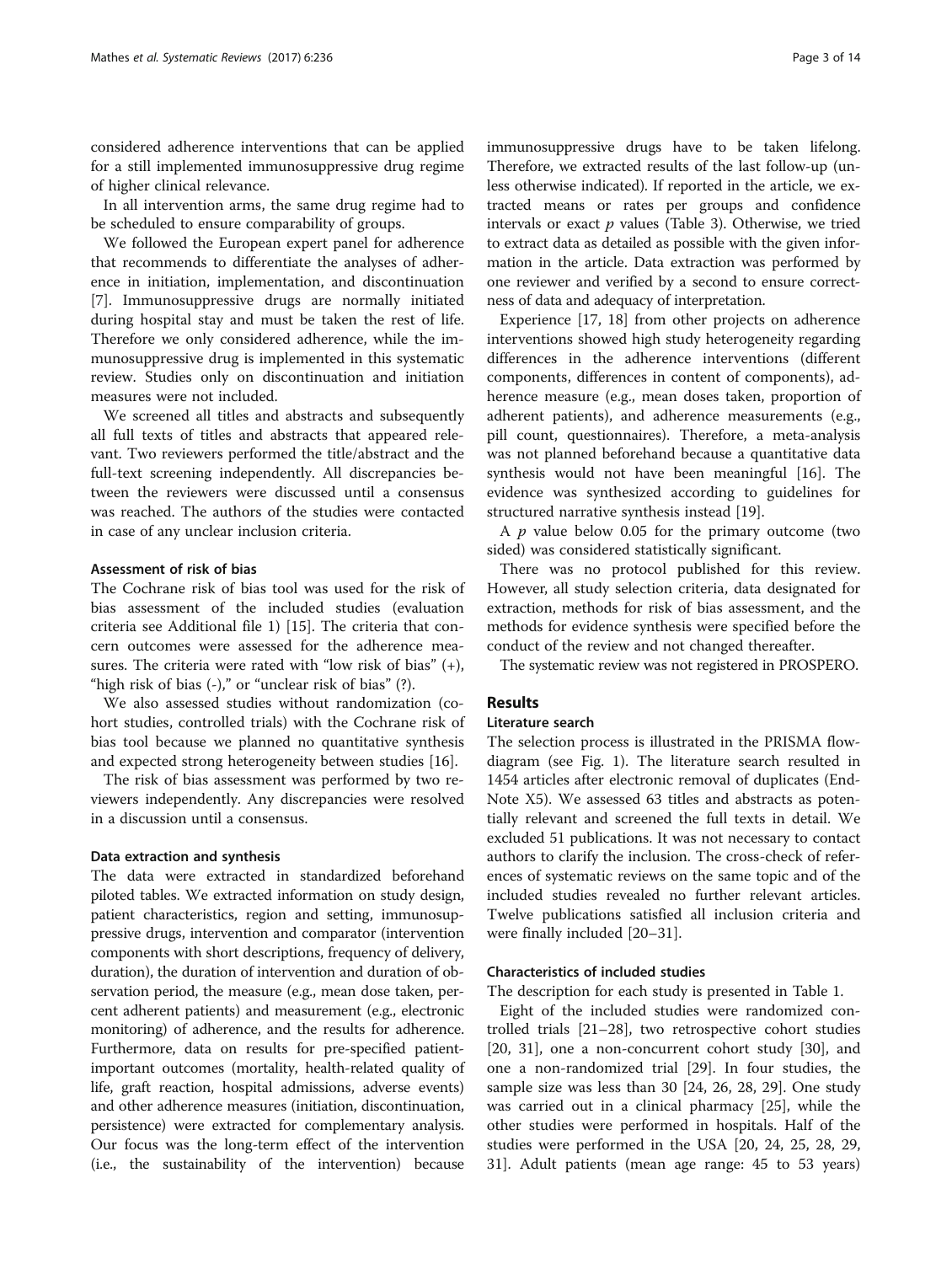<span id="page-3-0"></span>

were included in nine studies. Two studies included children and adolescents [[28](#page-13-0), [29](#page-13-0)], whereby Russell et al. [[28](#page-13-0)] included only youth with low baseline adherence. In one study, children as well as adults were included [[20](#page-13-0)]. In the studies that were performed in the USA, most of the included patients were Caucasians [\[24](#page-13-0), [25](#page-13-0), [28](#page-13-0), [29](#page-13-0)]. The primary prescribed immunosuppressive regimes were cyclosporine/tacrolimus, cyclosporine/tacrolimus/mycophenolic acid, and azathioprine/prednisone. Most adherence interventions consist of educational and/or (combinations) behavioral components. This implies that most studies targeted only intentional non-adherent patients. In one study, a reminder system without another measure to increase adherence was used, means primarily unintentional adherence was addressed [\[23](#page-13-0)]. The most often used behavioral intervention was adherence feedback to the intake behavior [\[26](#page-13-0)–[28](#page-13-0), [31\]](#page-13-0). Five studies compared the adherence intervention against another less intensive adherence intervention [\[22](#page-13-0), [25, 26, 28](#page-13-0), [30\]](#page-13-0). The other studies compared the adherence intervention to usual care. The duration of the intervention ranged from 8 weeks [[21\]](#page-13-0) to 1 year [\[23](#page-13-0)–[25](#page-13-0), [27](#page-13-0), [31\]](#page-13-0).Only three studies had a follow-up, i.e., the observation period was longer than the intervention period [[21, 22](#page-13-0), [26](#page-13-0)].

The applied adherence measures and measurement methods were very heterogeneous. Two studies used only tacrolimus blood levels to determine medication adherence [\[20](#page-13-0), [23](#page-13-0)]. Breu-Dejean et al. [\[21](#page-13-0)] used of a selfdeveloped questionnaire [[21](#page-13-0)]. Chisholm-Burns et al. assessed adherence as doses taken with prescription refill [[25\]](#page-13-0). In the studies by de Geest et al. [[26\]](#page-13-0) and Hardstaff et al. [\[27](#page-13-0)], patients taking a predefined dose were measured by electronic monitoring. Russell et al. [[28\]](#page-13-0) constructed an adherence score that allows to assess the correct timing of medication. In the study by Joost et al. [[30\]](#page-13-0), different adherence measures (patients taking  $\geq 80$ of doses, mean adherence, mean daily adherence, timing adherence, drug holidays) and measurements (electronic monitoring, prescription refill, questionnaire/self-report) were used.

The other studies applied several different measures or measurement methods. Chisholm et al. [[24](#page-13-0)] used doses taken, patients taking  $\geq 80\%$  of doses and blood level concentrations. Adherence was measured by prescription refill, serum concentrations respectively. In the study by Fennell et al. [\[29](#page-13-0)], doses taken (pill count) and blood level concentrations were used to measure adherence. Tschida et al. [\[31\]](#page-13-0) defined adherence as doses taken and as medication gaps. Both adherence measures were gathered with prescription refill. Also, Garcia et al. [[22\]](#page-13-0) performed two different measurements: mean tacrolimus blood levels and the immunosuppressant Therapy Adherence Scale.

Five studies also assessed patient-important outcomes [[20](#page-13-0)–[23](#page-13-0), [30](#page-13-0)].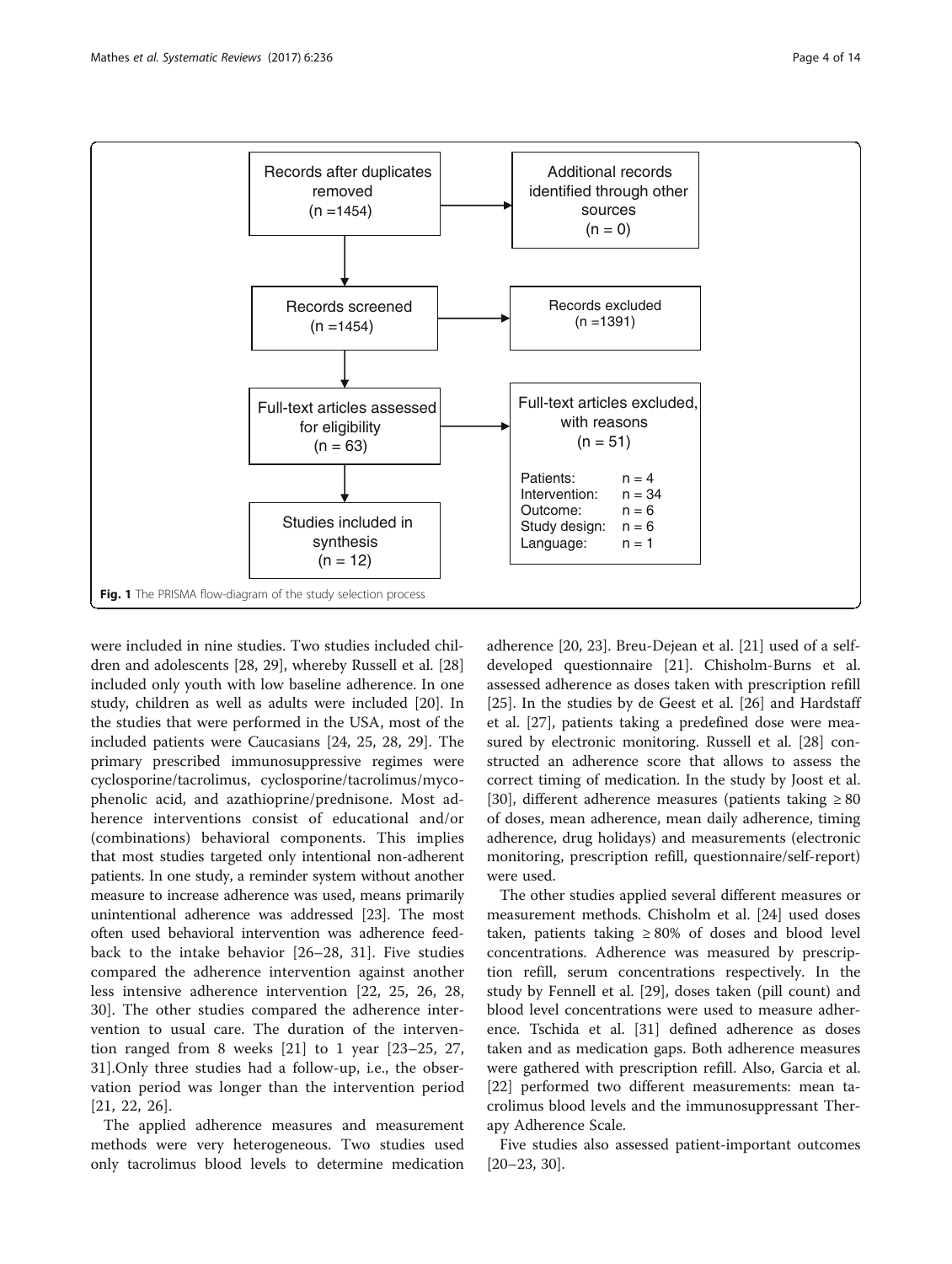<span id="page-4-0"></span>

|                     | Table 1 Description of studies                  |                                                                              |                                                                                                                |                                                                                                                                                                                                                                                                        |                                                                                                                                                                                                                                                         |                                                                                                                                                                                                                                                                                                                                                                                                                                                                                                                                                                                                   |                         |                                            |
|---------------------|-------------------------------------------------|------------------------------------------------------------------------------|----------------------------------------------------------------------------------------------------------------|------------------------------------------------------------------------------------------------------------------------------------------------------------------------------------------------------------------------------------------------------------------------|---------------------------------------------------------------------------------------------------------------------------------------------------------------------------------------------------------------------------------------------------------|---------------------------------------------------------------------------------------------------------------------------------------------------------------------------------------------------------------------------------------------------------------------------------------------------------------------------------------------------------------------------------------------------------------------------------------------------------------------------------------------------------------------------------------------------------------------------------------------------|-------------------------|--------------------------------------------|
| Author, year        | Study design                                    | Included patients/<br>analyzed patients<br>$\frac{0}{1}$                     | δ.<br>Setting and regi                                                                                         | (intervention/control or whole<br>Patient characteristics<br>population)                                                                                                                                                                                               | Medication (dosing<br>frequency)                                                                                                                                                                                                                        | Intervention                                                                                                                                                                                                                                                                                                                                                                                                                                                                                                                                                                                      | Control                 | Intervention period;<br>observation period |
| Annunziato<br>2015  | (retrospective<br>chart review)<br>Cohort study | Included $n = 25$<br>Analyzed $n = 22$<br>(12, 10)                           | Two pediatric and adult<br>kidney transplant<br>service; USA                                                   | tacrolimus blood levels (mean)<br>Age (mean, years) 21.68/21.03<br>Non-glomerular 36%/88%<br>African American 17/10<br>Standard deviation of<br>Glomerular 64%/13%<br>Other race 8%/20%<br>Hispanic 17%/70%<br>Male 42%/40%<br>White 25%/0<br>Asian 33%/0<br>1.98/2.42 | $\frac{\alpha}{2}$                                                                                                                                                                                                                                      | their soon-to-be adult providers<br>Providing patient and patient's<br>Facilitating last appointment in<br>family with information about<br>including fears and concerns<br>with patient, patient's family,<br>Solving identified problems<br>checklist" during last visit in<br>Discussing transfer process<br>Identifying and addressing<br>with patient and patient's<br>gaps in self-management<br>Sharing impressions with<br>Auspices of the transition<br>members of adult team<br>Completing "transition<br>and team members<br>family members<br>coordinator<br>pediatrics<br>pediatrics | Standard care           | 1 year; 1 year                             |
| Breu-Dejean<br>2016 | <b>RC</b>                                       | Included $n = 110$<br>Analyzed $n = NR$<br>(55, 55)<br>(12, 10)              | University Hospital;<br>clinic at Toulouse<br>Outpatient<br>Toulouse,<br>France                                | immunosuppressants (mean)<br>Age (mean, years) 49.7/47.9<br>evaluation (mean) 29.9/32.0<br>Adherence score at first<br>Single 27.3%/34.5%<br>Male 56.4%/49.1%<br>Number of<br>2.8/2.7                                                                                  | mycophenolate sodium<br>Prednisone (dosing NR),<br>Tacrolimus (dosing NR),<br>Mycophenolate mofetil<br>Everolimus (dosing NR)<br>Sirolimus (dosing NR),<br>Cyclosporine (dosing<br>Enteric-coated<br>Azathioprine,<br>(dosing NR),<br>(dosing NR),<br>ĝ | Psychoeducational intervention<br>kinesiotherapist, 1 dietician, and<br>information about disease and<br>to translate this information<br>gain increased competence<br>into a form that enabled to<br>that included 1 physician, 1<br>Main objectives: to provide<br>during normal daily life<br>psychologist, 2 nurses,<br>multidisciplinary team<br>Conducted by a<br>I social worker<br>(every week)                                                                                                                                                                                           | Standard care           | 8 weeks; 10 years                          |
| Chisholm<br>2001    | RCT                                             | $\, \parallel$<br>Analyzed n = 24<br>Randomized n<br>24 (12, 12)<br>(12, 12) | Hospital<br>and Clinics in Augusta,<br>$\overline{\sigma}$<br>Medical College<br>Georgia (MCG)<br>Georgia, USA | Age (mean, years) 49.2 (10.2)<br>African-American 37.5%<br>Caucasian 58.3%<br>Hispanic 4.2%<br>Male 75%                                                                                                                                                                | Tacrolimus (dosing NR)<br>Cyclosporine (dosing<br>$\frac{2}{2}$                                                                                                                                                                                         | Clinical pharmacist: counseling<br>nephrologists, contact number<br>understanding of medication<br>interaction by telephone, if<br>Clinical pharmacist-patient<br>patients (verbally/written)<br>patient had no clinic visit<br>Clinical pharmacy services<br>Medication histories and<br>concerning medications,<br>Assessment of patient<br>recommendations to<br>reviews (monthly)<br>given to patients<br>within 1 month<br>therapy                                                                                                                                                           | Routine clinic services | 1 year; 1 year                             |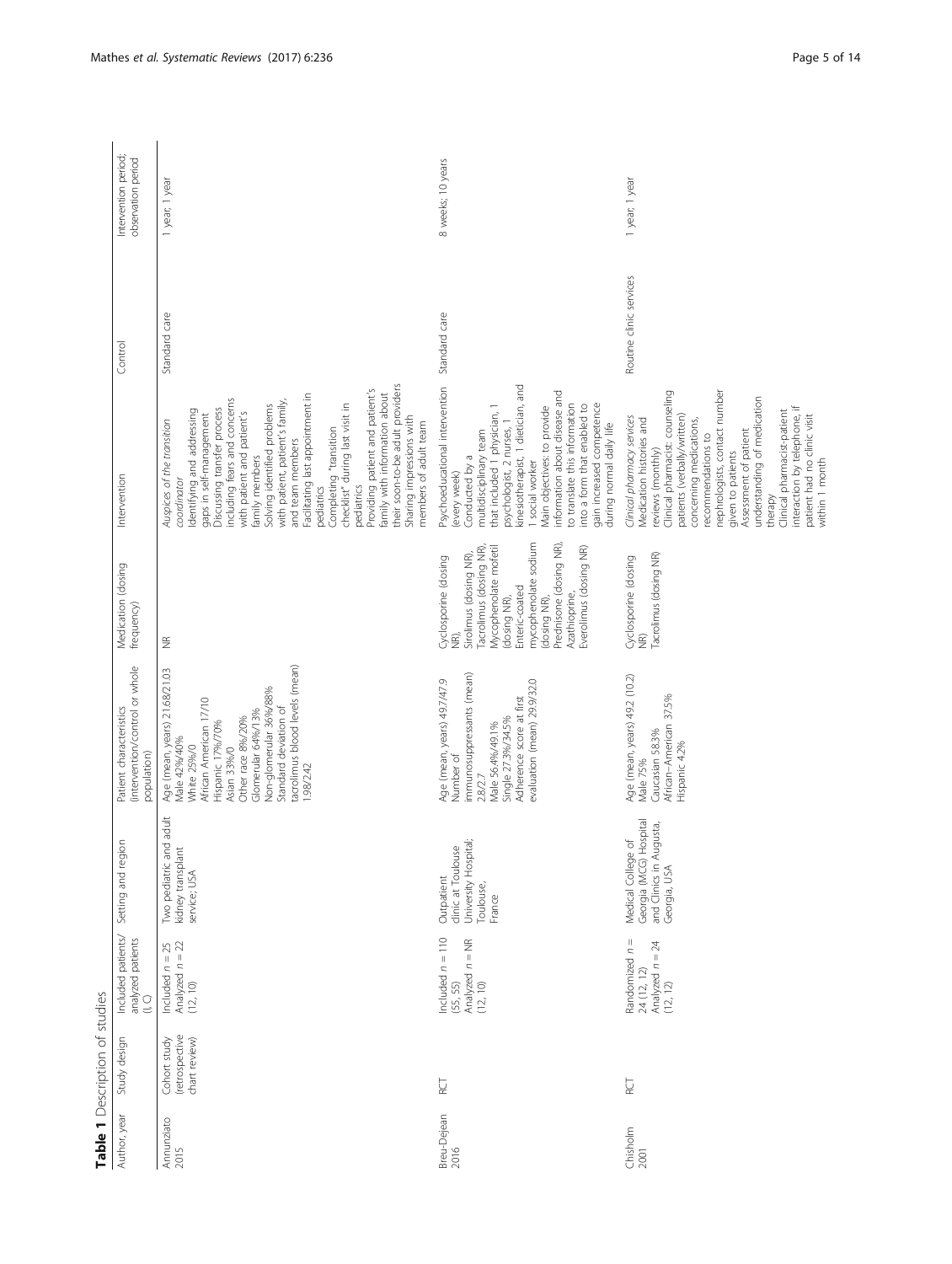|                  |                                                                      | Table 1 Description of studies (Continued)                            |                                                                                           |                                                                                                                                                                                                            |                                                                                                                                                         |                                                                                                                                                                                                                                                                                                                                                                                                                                                                                                                 |                                                                                                                                                                                                                   |                                            |
|------------------|----------------------------------------------------------------------|-----------------------------------------------------------------------|-------------------------------------------------------------------------------------------|------------------------------------------------------------------------------------------------------------------------------------------------------------------------------------------------------------|---------------------------------------------------------------------------------------------------------------------------------------------------------|-----------------------------------------------------------------------------------------------------------------------------------------------------------------------------------------------------------------------------------------------------------------------------------------------------------------------------------------------------------------------------------------------------------------------------------------------------------------------------------------------------------------|-------------------------------------------------------------------------------------------------------------------------------------------------------------------------------------------------------------------|--------------------------------------------|
| Author, year     | Study design                                                         | Included patients/<br>analyzed patients<br>$\bigcirc$                 | Setting and region                                                                        | (intervention/control or whole<br>Patient characteristics<br>population)                                                                                                                                   | Medication (dosing<br>frequency)                                                                                                                        | Intervention                                                                                                                                                                                                                                                                                                                                                                                                                                                                                                    | Control                                                                                                                                                                                                           | Intervention period;<br>observation period |
| Chisholm<br>2013 | RCT                                                                  | Analyzed $n = 150$<br>Randomized<br>$n = 150$<br>(76, 74)<br>(76, 74) | Southwest USA; Avella<br>Specialty Pharmacy                                               | African-Americans 15.8%/14.9%<br>Age (mean, years) 52.78/51.32<br>Annual income (mean, \$)<br>Hispanic 71.1%/68.9%<br>Married 40.8%/48.6%<br>39,673.96/28,290.44<br>White 77.6%/82.4%<br>Males 56.6%/55.4% | Tacrolimus (dosing NR)<br>Cyclosporine (dosing<br>$\frac{\widehat{\mathbf{r}}}{\mathbf{r}}$                                                             | with pharmacist every 3 months<br>problem-solving, consequences<br>support, memory techniques,<br>of non-adherence) discussed<br>Standard specialty pharmacy<br>adherence contracts (goal<br>setting, motivation, social<br>to discuss new goals etc.<br>+ Individual behavioral<br>care                                                                                                                                                                                                                        | Standard specialty pharmacy<br>medication refills and an<br>consisting of adherence-<br>pamphlets and a pillbox<br>reminders of monthly<br>adherence 'packet'<br>focused educational<br>Mail or telephone<br>care | 1 year; 1 year                             |
| De Geest<br>2006 | (Pilot) RCT                                                          | Analyzed $n = 13$<br>(4, 9)<br>$n = 18(6, 12)$<br>Randomized          | University Hospital Basel,<br>Aarau, Switzerland<br>Cantonal Hospital,<br>Switzerland and | Non-adherent renal transplant<br>recipients (identified in a<br>Age (mean, years) 45.6<br>previous study)<br>Male 78.6%                                                                                    | Azathioprin/Prednisone<br>Mycophenolae-Mofetil,<br>Tacrolimus, Sirolimus<br>(dosing: twice daily)<br>(dosing: once daily)<br>Cyclosporine,              | educational, and social support)<br>of reasons for adherence using<br>EM printouts and tailored and<br>1 home visit with assessment<br>problem detection, feedback<br>interviews (EM printouts for<br>individualized (behavioral,<br>+3 monthly telephone<br>and proxy goal setting)<br>Enhanced usual care<br>interventions                                                                                                                                                                                    | informed if their patients<br>Treating physicians were<br>were identified as being<br>ideation was suggested<br>depression or suicidal<br>non-adherent or if a<br>Enhanced usual care<br>moderate or severe       | 3 months; 9 months                         |
| Fennell 1994     | trial (matched<br>according to<br>age and sex)<br>randomized<br>Non- | Analyzed $n = NR$<br>Included $n = 29$<br>(14, 15)                    | University of Florida;<br>υsΑ                                                             | African- or Latino-American<br>European-Amerikan 72%<br>Age (mean, years) 12.0<br>Male 59%<br>28%                                                                                                          | $\widetilde{\Xi}$                                                                                                                                       | Peer modeling videotape (with<br>Weekly rewards to the children<br>discussions about the need for<br>Medication calendar to record<br>strategies for remembering to<br>compliance, benefits of a<br>Educational booklet with<br>medication compliance<br>kidney transplant, and<br>Family-based program<br>information about<br>from their parents<br>take medications)<br>transplantation;                                                                                                                     | Usual care                                                                                                                                                                                                        | NR; NR                                     |
| Garcia 2015      | RCT                                                                  | Included $n = 111$<br>Analyzed $n = 111$<br>(55, 56)<br>(55, 56)      | itu; Brasil<br>Universidade Estadual<br>Paulista; Botuca                                  | Age (mean, years) 46.0/49.3<br>Male 56.4%/62.5%                                                                                                                                                            | NR), Prednisone (dosing<br>acrolimus (dosing NR)<br>Cyclosporine (dosing<br>Azathioprine (dosing<br>NR), Mycophenolate<br>(dosing NR),<br>$\frac{1}{2}$ | immunosuppressive drugs even<br>normal, using a non-judgmental<br>with the patient's daily routine<br>Education/counseling sessions<br>renal transplantation (10 weekly<br>aimed at improving delivered<br>sessions, 30 min each); diverse<br>professional with expertise in<br>integrate medication intake<br>when the graft function is<br>adherence and tools to<br>approach to discussing<br>topics which included<br>information about the<br>by a single healthcare<br>importance of taking<br>Usual care | medical team regarding the<br>outpatient assessment after<br>patient education by the<br>immunosuppressant<br>drugs in their first<br>Usual transplant<br>discharge                                               | 3 months; 1 year                           |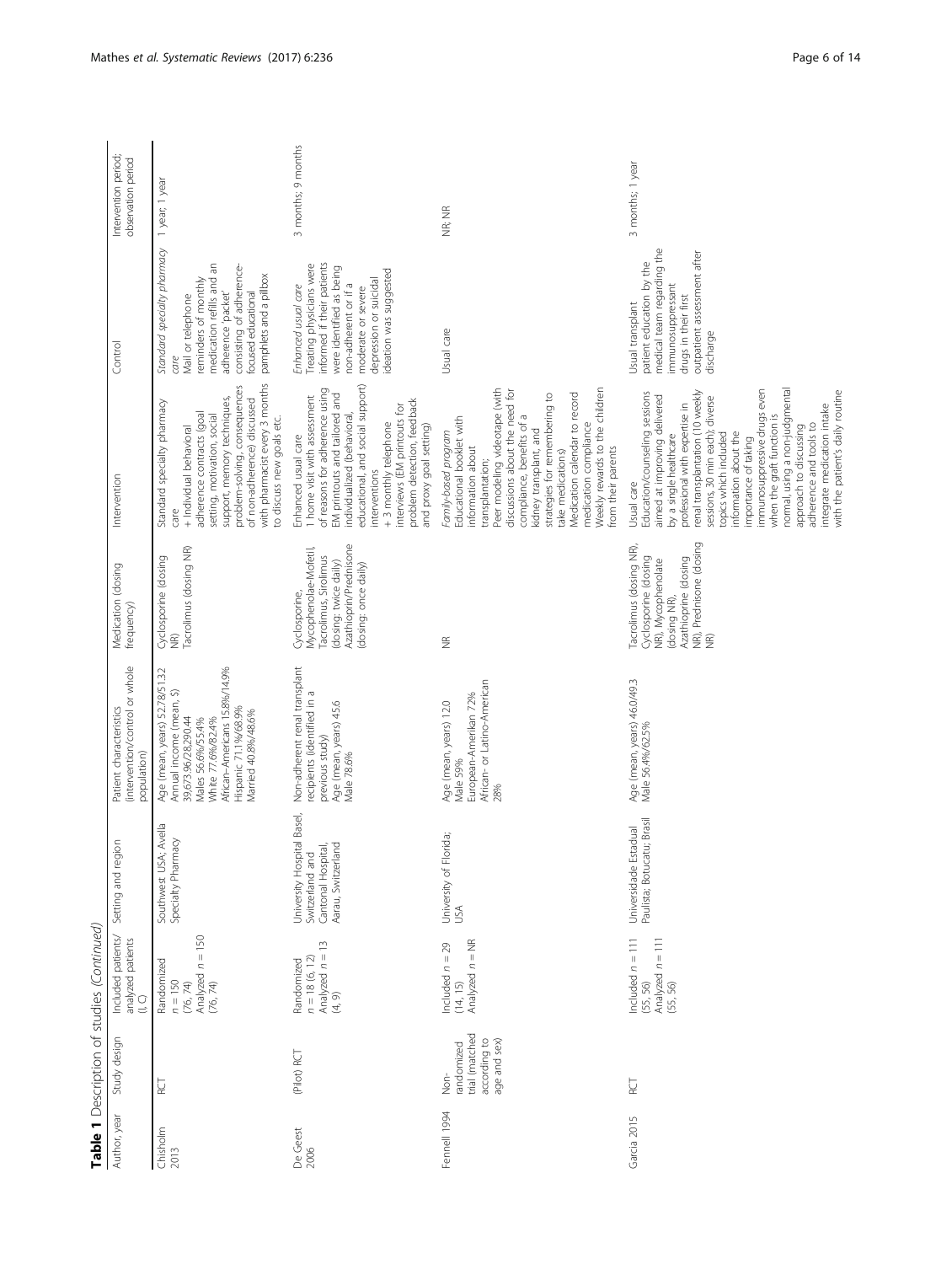| 32                 | $\blacksquare$ . Description on $\blacksquare$     | VA3hrun in calcana c                                                                                                                                  |                                                                                       |                                                                                                                                                                                                                                                  |                                                                                                                        |                                                                                                                                                                                                                                                                                                                                                                                                                        |                                                                                                                                                                                                           |                                                                                                                  |
|--------------------|----------------------------------------------------|-------------------------------------------------------------------------------------------------------------------------------------------------------|---------------------------------------------------------------------------------------|--------------------------------------------------------------------------------------------------------------------------------------------------------------------------------------------------------------------------------------------------|------------------------------------------------------------------------------------------------------------------------|------------------------------------------------------------------------------------------------------------------------------------------------------------------------------------------------------------------------------------------------------------------------------------------------------------------------------------------------------------------------------------------------------------------------|-----------------------------------------------------------------------------------------------------------------------------------------------------------------------------------------------------------|------------------------------------------------------------------------------------------------------------------|
| Author, year       | Study design                                       | Included patients/<br>analyzed patients<br>$\overline{0}$                                                                                             | Setting and region                                                                    | (intervention/control or whole<br>Patient characteristics<br>population)                                                                                                                                                                         | Medication (dosing<br>frequency)                                                                                       | Intervention                                                                                                                                                                                                                                                                                                                                                                                                           | Control                                                                                                                                                                                                   | Intervention period;<br>observation period                                                                       |
| Hardstaff<br>2003  | ă                                                  | feedback: $n = 40$<br>Analyzed at first<br>outpatient visit:<br>$n = 48(23, 25)$<br>Randomized<br>Analyzed at<br>period after<br>(20, 20)<br>$n = 75$ | ž                                                                                     | Stable (>1 year post-transplant)<br>renal transplant patients                                                                                                                                                                                    | Azathioprine (dosing:<br>Prednisolone/<br>once daily)                                                                  | medication behavior at first<br>Feedback about self-<br>outpatient clinic visit                                                                                                                                                                                                                                                                                                                                        | Usual care                                                                                                                                                                                                | (depending on first<br>outpatient visit (2-<br>outpatient visit)<br>Unique at first<br>4-12 months<br>6 months); |
| Henriksson<br>2016 | РÓ                                                 | Analyzed n = 80<br>8<br>$n$ cluded $n =$<br>(40, 40)<br>(40, 40)                                                                                      | Karolinska University<br>Hospital; Stockholm,<br>Sweden                               | Age (mean) 44.3/45.0<br>Male 27/25                                                                                                                                                                                                               | twice daily, or in "slow<br>(dosing: twice daily)<br>Tacrolimus (dosing:<br>release" form once<br>daily), cyclosporine | Loaded with a week's worth of<br>Electronic medication dispenser<br>EMD sent an SMS message to<br>the web-based software, thus<br>Provider reviewed medication<br>After signals this (or after the<br>providing information about<br>taking the medication visual<br>medication was taken), the<br>At the prescribed time for<br>medication at a time<br>and audible signals<br>patient compliance<br>history<br>(EMD) | Standard care                                                                                                                                                                                             | 2 years; 1 year                                                                                                  |
| Joost 2014         | Non-concurrent<br>cohort study                     | Analyzed n = 67<br>(35, 32)<br>$= 74$<br>Included n<br>(39,35)                                                                                        | Erlangen University<br>Hospital, Germany                                              | Age (mean, years) 51/54<br>Married 83%/82%<br>Male 77%/62                                                                                                                                                                                        | Tacrolimus/Cyclosporin/<br>(dosing: twice daily)<br>Mycophenolic acid                                                  | sessions during follow-up visits<br>technical interventions (during<br>pharmacist via phone or email<br>throughout the 12 months (2<br>week 1-2), further counseling<br>counseling sessions including<br>educational, behavioral and<br>encouraged to contact the<br>+ pharmaceutical care: 23<br>quarterly; <1 monthly),<br>Intensified Care Group<br>Standard care                                                   | + scheduled follow-up visits<br>sessions (during 1-2 week)<br>Handout explaining post-<br>transplant medication<br>standardized training<br>Standard Care Group<br>$+ 1-2$ individual                     | 12 months; standard<br>care 2 weeks                                                                              |
| Russel 2011        | (Pilot) RCT                                        | Analyzed n = 13<br>Randomization<br>$n = 15 (8, 7)$<br>(8, 5)                                                                                         | centre; Midwestern USA<br>Tertiary care transplant                                    | (taking <85% of doses before<br>school/high school) 63%/14%<br>Education level (some high<br>Age (mean, years) 12.1/15.7<br>Medication non-adherent<br>Caucasian 100%/57%<br>Pillbox use 88%/29%<br>Married 75%/43%<br>Male 50%/43%<br>nclusion) | 21 immunosuppressive<br>medication (medication<br>not specified; dosing:<br>twice daily)                               | Focus on changing the systems<br>important people, and possible<br>in which the person lives using<br>Individual monthly medication<br>the plan-do-check-act process<br>Identification of life routines,<br>Continuous self-improvement<br>solutions to enhance<br>medication taking<br>taking feedback<br>intervention                                                                                                | Attention control intervention<br>the information and to ask<br>have any questions about<br>participants whether they<br>Telephone calls to review<br>Monthly educational<br>the information<br>brochures | adherence screening<br>6 months; 6 months<br>(plus prior 3 months<br>phase)                                      |
| Tschida 2013       | claims analysis)<br>(retrospective<br>Cohort study | Before propensity<br>matched sample<br>score matching<br>Propensity-<br>$n = 1830$                                                                    | ram for<br>UnitedHealthcare, USA<br>Mandatory progr<br>the commercial<br>employers of | UnitedHealthcare enrollees<br>receiving pharmacy and<br>medical benefits through<br>UnitedHealthcare                                                                                                                                             | 21 prescriptions for an<br>oral transplant study<br>drug (dosing NR)                                                   | Monthly proactive adherence<br>Specialty pharmacy program<br>Extensive patient education<br>program: refill reminder,<br>materials                                                                                                                                                                                                                                                                                     | No intervention                                                                                                                                                                                           | immunosuppressive<br>drug prescription fill<br>date)<br>index date (the first<br>1 year; 1 year after            |

# Table 1 Description of studies (Continued) **Table 1** Description of studies (Continued)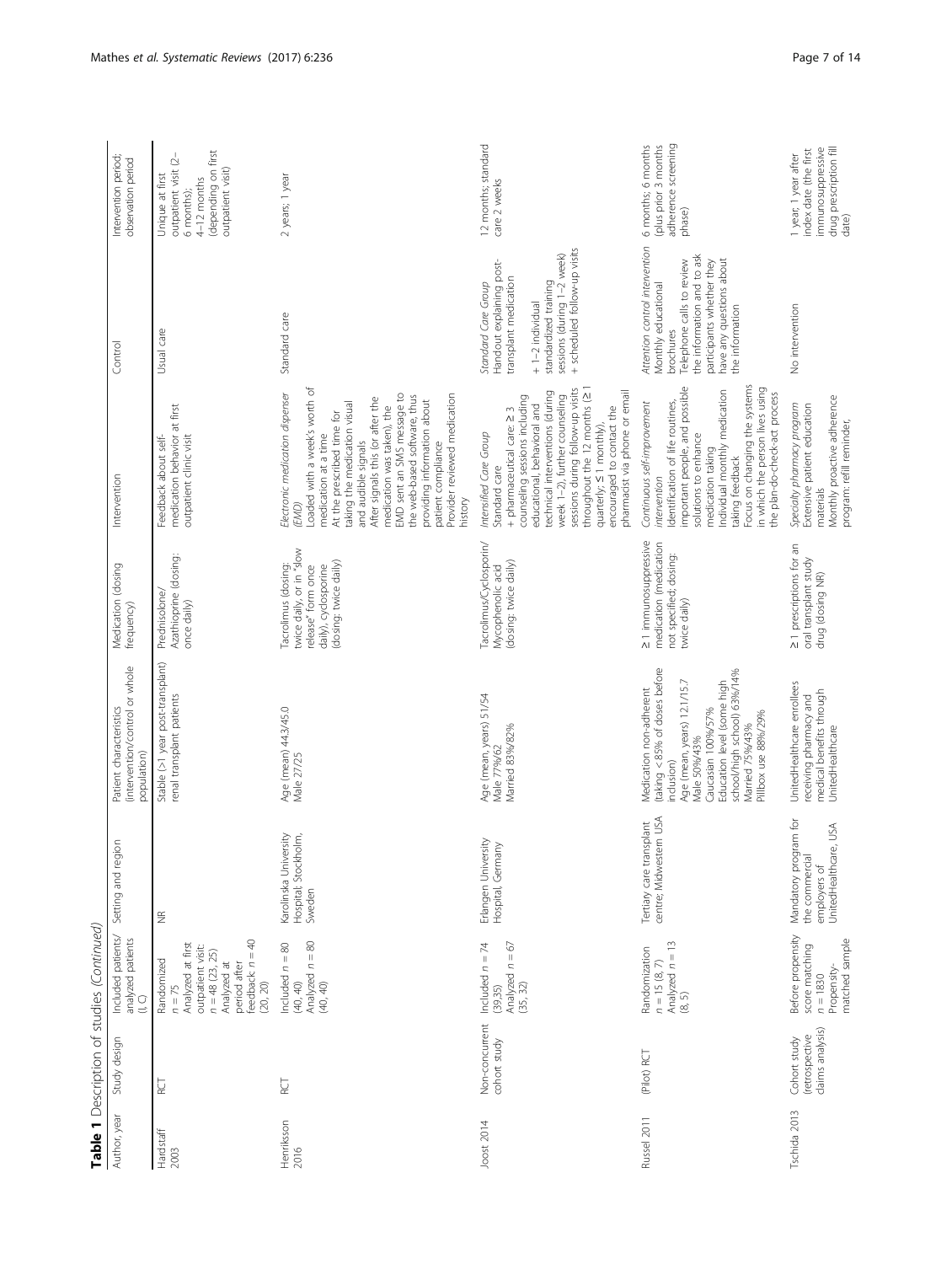|  | Table 1 Description of studies (Continued)                                                       |                                                                                     |                    |                                                                                                                                                                                                                                                                                |         |                                            |
|--|--------------------------------------------------------------------------------------------------|-------------------------------------------------------------------------------------|--------------------|--------------------------------------------------------------------------------------------------------------------------------------------------------------------------------------------------------------------------------------------------------------------------------|---------|--------------------------------------------|
|  | Author, year Study design Included patients/ Setting and region<br>analyzed patients<br>$(1, C)$ | (intervention/control or whole frequency)<br>Patient characteristics<br>population) | Medication (dosing | Intervention                                                                                                                                                                                                                                                                   | Control | Intervention period;<br>observation period |
|  | $n = 1038(519)$<br>pairs)                                                                        |                                                                                     |                    | Transplant clinical management<br>Contact number 24 h available<br>with members and physicians<br>clinical status, pharmaceutical<br>program: telephonic patient<br>adherence screening, and if<br>non-adherent interventions<br>education, assessment of<br>care intervention |         |                                            |
|  | WR not reported, RCT randomized controlled trial                                                 |                                                                                     |                    |                                                                                                                                                                                                                                                                                |         |                                            |

NR not reported, RCT randomized controlled trial ទូ RCT ted,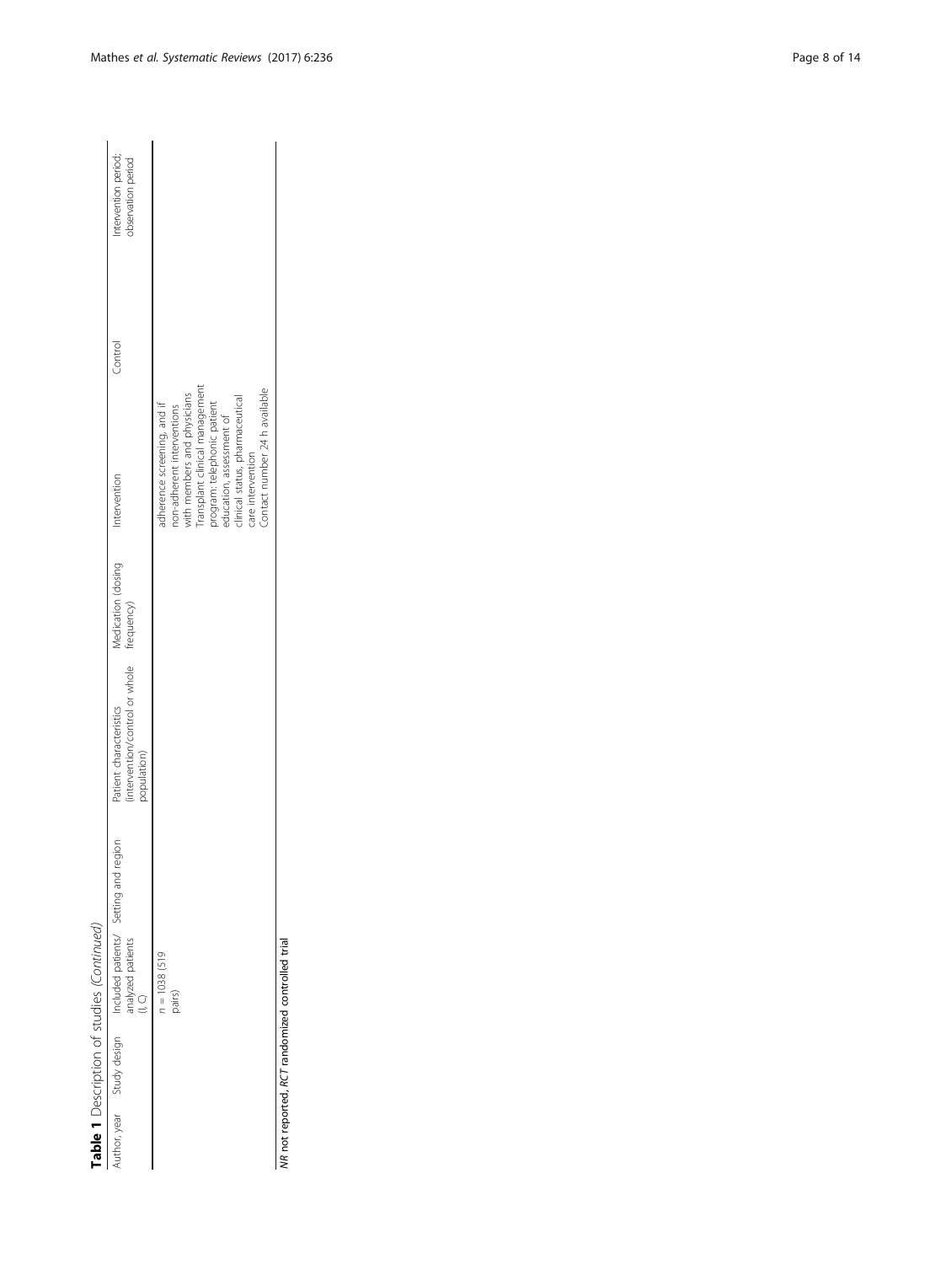# Risk of bias assessment

The results of the risk of bias assessment are presented in Table 2. The overall risk of bias of the included studies was high. Most risk of bias items were rated with unclear. Because of the obvious nature of adherenceenhancing interventions, blinding of patients and intervention delivering health care professionals are not possible. Therefore, the risk of bias criteria for blinding were rated with "high risk of bias" throughout. Studies were either not randomized, and the randomized studies were small. Consequently, bias due to unmeasured confounding could not be excluded (e.g., unbalance of psychological determinates). Therefore, the item "other source of bias" was assessed as "unclear" for all studies. We could not find a "protocol for any study" and thus rated also "selective reporting" as unclear in each study. The remaining items (sequence generation, allocation concealment, incomplete outcome data) were either judge with "no" or "unclear" for at least 6 of the 12 included studies.

# Effect of intervention

Results of individual studies are presented in Table [3.](#page-9-0)

All studies in adults that evaluated adherence interventions including educational and/or behavioral components showed an effect direction in favor of the intervention for at least one adherence measure [\[22, 24](#page-13-0), [29](#page-13-0)–[31](#page-13-0)]. Most comparisons of adherence outcomes were statistically significant in these studies. However, adherence was mostly only slightly increased. In the studies that used different adherence outcomes (measures and/ or measurement method), there were no conflicting effect directions. Studies in adults that combined education and a, behavioral component showed larger effects compared to studies with only one component. All

| <b>Table 2</b> Results of the risk of bias assessment |  |  |  |  |  |  |
|-------------------------------------------------------|--|--|--|--|--|--|
|-------------------------------------------------------|--|--|--|--|--|--|

studies that showed statistical significant differences were on multimodal interventions [[21, 22](#page-13-0), [24, 25](#page-13-0), [29](#page-13-0)– [31\]](#page-13-0). Larger effects were observed in studies that also included an individualized component (e.g., feedback on individual adherence behavior, discussion of individual adherence barriers) and/or that included more intensive interventions (e.g., more sessions, longer intervention period) [\[21, 22, 24, 25, 29](#page-13-0)–[31](#page-13-0)] compared to studies without individualization and/or combination of intervention components [\[20, 23, 26](#page-13-0)–[28\]](#page-13-0).

The study that evaluated a reminder system as main component showed no statistical significant difference between groups (effect size not reported) [\[23](#page-13-0)].

The two studies on children (educational booklet combined with counseling video and feedback versus usual care; continuous self-improvement intervention versus education) showed a statistical significant difference [[28](#page-13-0), [29](#page-13-0)].

Patient-important outcomes showed an effect direction in favor of the adherence intervention in the two studies on an educational plus behavioral intervention component and in the study on the reminder system [[22, 23](#page-13-0), [30](#page-13-0)]. Again in the study by Breu-Dejean et al. [[21\]](#page-13-0), mortality was higher and graft survival was lower in the psychoeducational intervention group which was conflicting with the effect direction of the adherence measures.

# **Discussion**

All included studies including an educational (e.g., information on the importance of adherence) and/or behavioral intervention (e.g., feedback on the intake behavior) component showed a positive effect on adherence. Multimodal (education and behavioral) interventions showed stronger effects. One study evaluated a reminder system [\[23](#page-13-0)]. This study showed no statistical significant

| Author, year     | Sequence<br>generation   | Allocation<br>concealment | Blinding of participants, personnel<br>and outcome assessors | Incomplete<br>outcome data | Selective outcome<br>reporting | Other sources<br>of bias |
|------------------|--------------------------|---------------------------|--------------------------------------------------------------|----------------------------|--------------------------------|--------------------------|
| Annunziato 2015  | $\overline{a}$           |                           |                                                              |                            |                                |                          |
| Breu-Dejean 2016 | $+$                      | $^{+}$                    |                                                              |                            |                                |                          |
| Chisholm 2001    | $\overline{\phantom{a}}$ |                           |                                                              |                            |                                |                          |
| Chisholm 2013    | $^{+}$                   |                           |                                                              |                            |                                |                          |
| De Geest 2006    | $^{+}$                   |                           |                                                              |                            |                                |                          |
| Fennell 1994     |                          |                           |                                                              |                            |                                |                          |
| Garcia 2015      |                          | $^{+}$                    |                                                              |                            |                                |                          |
| Henriksson 2016  | 2                        | $^{+}$                    |                                                              |                            |                                |                          |
| Hardstaff 2003   | $\overline{\phantom{a}}$ |                           |                                                              |                            |                                |                          |
| Joost 2014       |                          |                           |                                                              |                            |                                |                          |
| Russel 2011      |                          |                           |                                                              | $^+$                       |                                |                          |
| Tschida 2013     |                          |                           |                                                              |                            |                                |                          |

+ low risk of bias, - high risk of bias, ? unclear risk of bias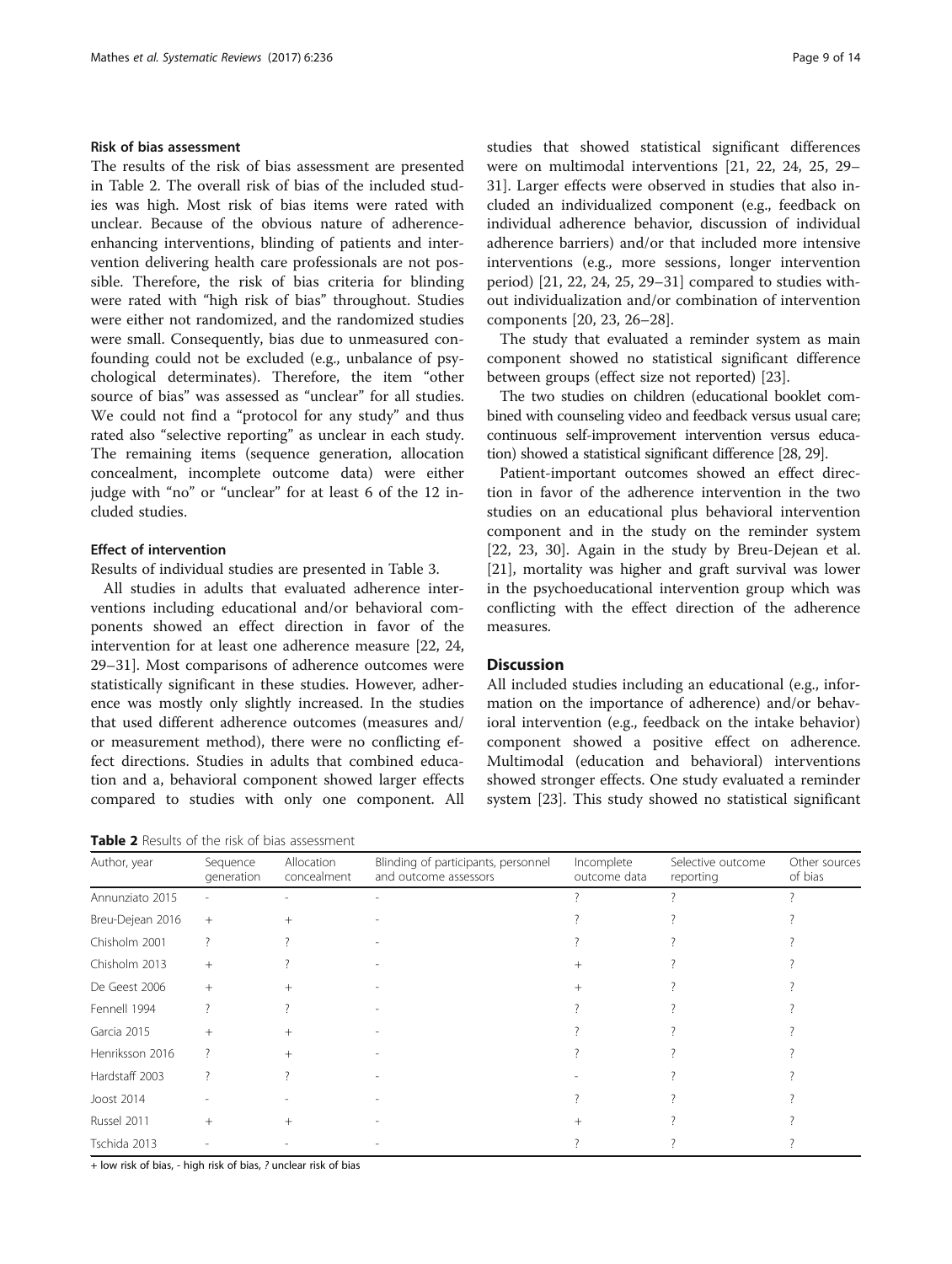<span id="page-9-0"></span>

|                  | Table 3 Results of included studies                                                                                                                                 |                                                                                                                                    |                                                                                                                                                                    |                                            |                                                                                       |
|------------------|---------------------------------------------------------------------------------------------------------------------------------------------------------------------|------------------------------------------------------------------------------------------------------------------------------------|--------------------------------------------------------------------------------------------------------------------------------------------------------------------|--------------------------------------------|---------------------------------------------------------------------------------------|
| Study            | Adherence measure                                                                                                                                                   | Implementation adherence<br>measurement (measurement time<br>points)                                                               | $\sigma$<br>Results for adherence <sup>ª</sup> (I vs. C;<br>or 95%Cl)                                                                                              | Clinical and other adherence<br>outcomes   | Results for other outcomes <sup>a</sup><br>$(1 \vee S, C; p \circ r \circ S \circ C)$ |
| Annunziato 2015  | Standard deviation of tacrolimus<br>blood levels (mean)                                                                                                             | NR (median 8 measures)                                                                                                             | $2.68$ vs. 3.37; $p = 0.32^b$                                                                                                                                      | Episodes of rejection (n)                  | $3 \text{ vs. } 4; p > 0.05$                                                          |
| Breu-Dejean 2016 | $\widetilde{\Xi}$                                                                                                                                                   | Questionnaire (5 months)                                                                                                           | 74.5 vs. 47.3%; $p < 0.05$ (5 months);<br>$p = NR$ (10 years)                                                                                                      | Mortality                                  | 12.7 vs.9.1%; $p = 0.35$                                                              |
|                  |                                                                                                                                                                     | $\overline{1}$                                                                                                                     |                                                                                                                                                                    | Allograft survival                         | 69.1 vs.87.3%; $p = 0.06$                                                             |
| Chisholm 2001    | Percent of patients taking ≥ 80%<br>(monthly)                                                                                                                       | Prescription refill (monthly at each<br>visit)                                                                                     | (months 6-8 and 10-12); $p > 0.05$<br>$1 > C$ ; $p < 0.05$ for 6 of 12 months<br>for 6 of 12 months (1-5 and 9)                                                    | Duration of compliance since<br>transplant | 75 vs. 33.3%; $p < 0.05$                                                              |
|                  | Mean doses taken                                                                                                                                                    | Prescription refill (monthly at each<br>visit)                                                                                     | $96.1$ vs. 81.6%; $p < 0.001$                                                                                                                                      | Time to first non-compliance<br>(month)    | 11; 95%Cl 10-12 vs. 9; 95%Cl<br>$7 - 11$                                              |
|                  | (cyclosporine 250-400 ng/mL and<br>Blood level within range<br>tacrolimus 8-15 ng/mL)                                                                               | Serum concentrations (monthly at<br>each visit)                                                                                    | 64 vs. 48%; p < 0.05 (whole study<br>period)                                                                                                                       |                                            | $\overline{1}$                                                                        |
| Chisholm 2013    | Mean doses taken                                                                                                                                                    | Prescription refill (baseline + every<br>3 months)                                                                                 | 89 vs. 79%; $p < 0.01$                                                                                                                                             |                                            |                                                                                       |
| De Geest 2006    | drug holiday (no medication intake<br>regimen, or > 60 h for a once daily<br>Patients taking < 98% and/or ≥ 1<br>> 36 h for a twice daily dosing<br>dosing regimen) | EM (daily measurement over<br>9 months)                                                                                            | Decrease: $1 > C$ ; $p = 0.31$ (3 month);<br>$p = 0.58$ (9 months)                                                                                                 | I                                          |                                                                                       |
| Fennell 1994     | Mean doses taken                                                                                                                                                    | Pill count (4–6 weeks and<br>8–12 weeks)                                                                                           | (azathioprine); $p^b < 0.02$ (prednisone)<br>(prednisone) vs. 33% (azathioprine);<br>35% (prednisone); p <sup>b</sup> < 0.05%<br>Increase: 67% (azathioprine); 56% | $\overline{\phantom{a}}$                   |                                                                                       |
|                  | Blood level within range<br>(cyclosporine)                                                                                                                          | NR (4-6 weeks and 8-12 weeks)                                                                                                      | $1 > C$ ; $p = 0.06$ $\frac{b}{4-6}$ weeks); NR; ns<br>(8-12 weeks)                                                                                                | $\mathbf{I}$                               |                                                                                       |
| Garcia 2015      | (questionnaire score $<$ 12)<br>Non-adherent patients                                                                                                               | Questionnaire (immunosuppressant<br>Therapy Adherence Scale, score<br>$0-12$ , 3 months)                                           | 14.5 vs. 46.4%; $p = 0.001$                                                                                                                                        | Mortality                                  | 1.8 vs. 1.8%; $p = 1.00$                                                              |
|                  | Mean sum score values                                                                                                                                               | Questionnaire (immunosuppressant<br>Therapy Adherence Scale, score<br>$0-12$ , 3 months)                                           | 11.82 vs.11.2; $p = 0.001$                                                                                                                                         | Acute reaction                             | 16.4 vs. 14.3%; $p = 0.76$                                                            |
|                  | Mean tacrolimus blood levels<br>(hg/dL)                                                                                                                             | NR (at each outpatient visit up to<br>assessed at 6 months and 1 year)<br>the 3 months and were also                               | $8.74$ vs. $8.78$ ; $p = 0.93$                                                                                                                                     | Graft lose                                 | 1.8 vs. 7.1%; $p = 0.17$                                                              |
| Hardstaff 2003   | Number of patients showing<br>adherence improvement                                                                                                                 | EM (first outpatient visit and after<br>feedback, 3 months)                                                                        | 6 vs. 5; NR (first outpatient visit)<br>6 vs. 2; NR (post intervention)                                                                                            |                                            |                                                                                       |
| Henriksson 2016  | Tacrolimus blood levels (mean)                                                                                                                                      | until 6 months, and once a month<br>from 6 months to 1 year)<br>NR (twice weekly over the first<br>3 months, once a week from then | NR; p > 0.05                                                                                                                                                       | Emergency hospital admissions              | 22 vs. 31; $p = 0.854$                                                                |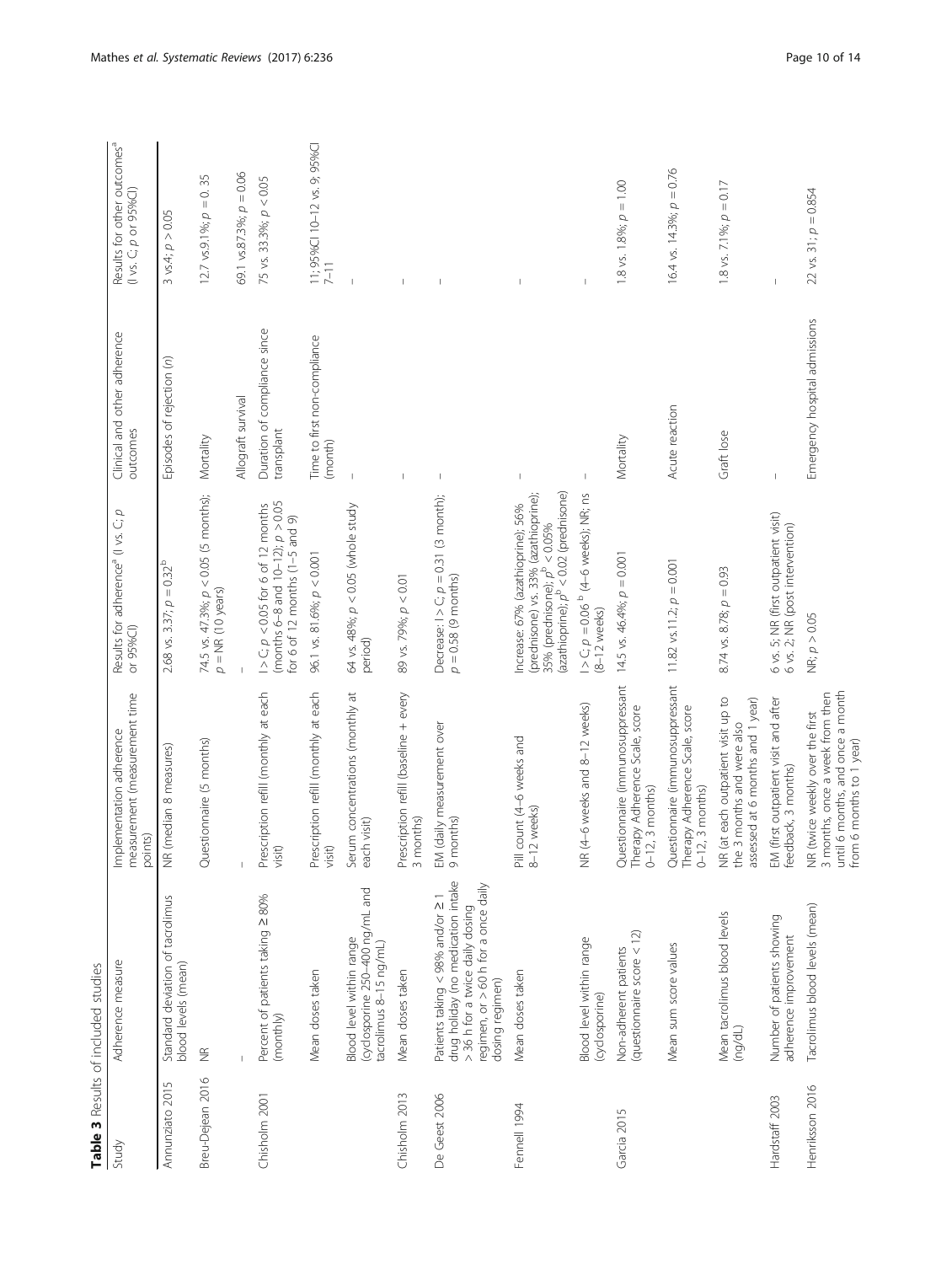|                         | Table 3 Results of included studies (Continued)                                                                                                                                                                                   |                                                                               |                                                                       |                                                                        |                                                                           |
|-------------------------|-----------------------------------------------------------------------------------------------------------------------------------------------------------------------------------------------------------------------------------|-------------------------------------------------------------------------------|-----------------------------------------------------------------------|------------------------------------------------------------------------|---------------------------------------------------------------------------|
| Study                   | Adherence measure                                                                                                                                                                                                                 | measurement (measurement time<br>Implementation adherence<br>points)          | $\sigma$<br>Results for adherence <sup>a</sup> (I vs. C;<br>or 95%Cl) | Clinical and other adherence<br>outcomes                               | Results for other outcomes <sup>a</sup><br>$(1 \vee S$ . C; $p$ or 95%CI) |
|                         |                                                                                                                                                                                                                                   | $\overline{1}$                                                                |                                                                       | Rejection                                                              | 6 vs. 27; $p = 0.054$                                                     |
| Joost 2014              | Daily adherence (Percentage of<br>days with correct dosing;                                                                                                                                                                       | (daily measurement)<br>ΞM                                                     | 91 vs. 75%; $p = 0.014$                                               | Physical sum scale (SF-36)                                             | $1 > C$ ; $p = 0.329$                                                     |
|                         | Patients with daily adherence<br>> 80%                                                                                                                                                                                            |                                                                               | 84 vs. $57\%$ ; $p = 0.015$                                           |                                                                        |                                                                           |
|                         | Mean doses taken                                                                                                                                                                                                                  |                                                                               | 95 vs. $82\%$ ; $p = 0.005$                                           | Mental sum scale (SF-36)                                               | $1 > C$ ; $p = 0.419$                                                     |
|                         | Patients taking 290% < 110% of<br>doses                                                                                                                                                                                           |                                                                               | 84 vs. 57%; p = 0.015                                                 |                                                                        |                                                                           |
|                         | doses taken within 6-h interval ±<br>Timing adherence (percentage<br>$\frac{3}{2}$ h)                                                                                                                                             |                                                                               | 95 vs. 94%; $p = 0.142$                                               | Anxiety scale (SF-36)                                                  | 4.74 vs. 4.33; $p = 0.266$                                                |
|                         | Timing adherence ≥ 80%                                                                                                                                                                                                            |                                                                               | 97 vs. 86%; $p = 0.110$                                               |                                                                        |                                                                           |
|                         | Patients without drug holidays (no<br>intake $>48$ h)                                                                                                                                                                             |                                                                               | 81 vs. 43%; $p = 0.001$                                               | Depression scale (SF-36)                                               | 2.89 vs. 2.64; $p = 0.193$                                                |
|                         | Mean doses taken                                                                                                                                                                                                                  | count<br>$\overline{=}$                                                       | 97 vs. 90%; $p = 0.008$                                               |                                                                        |                                                                           |
|                         | Patients taking 2 90 5 110% of<br>doses                                                                                                                                                                                           |                                                                               | 84 vs. 63%; p = 0.047                                                 |                                                                        |                                                                           |
|                         | No missed intake during the last<br>2 weeks                                                                                                                                                                                       | report (12 months)<br>Self                                                    | 72 vs. 77%; $p = 0.193$                                               |                                                                        |                                                                           |
|                         | Fully adherent                                                                                                                                                                                                                    | Morisky questionnaire (12 months)                                             | 63 vs. 63%; $p = 0.695$                                               |                                                                        |                                                                           |
| Russel 2011             | Mean medication adherence score<br>within 3 h of prescribed 12 h time<br>(0.5 if medication-dose was taken<br>frame; 0.25 if not within 3 h but<br>12 h; and 0 if not within 12 h)                                                | (daily measurement over<br>nonths)<br>$\mathop{\mathsf{EM}}$<br>$6 \text{ m}$ | 0.88 vs. 0.77; $p = 0.04$                                             | $\begin{array}{c} \end{array}$                                         | $\mathbf{I}$                                                              |
| Tschida 2013            | Mean doses taken                                                                                                                                                                                                                  | Prescription refill                                                           | 87 vs. 83%; $p < 0.0001$                                              | Discontinuation (260 days without                                      | 39 vs. 104; $p < 0.0001$                                                  |
|                         | (260 days without medication in<br>re-initiation before end of post-<br>Number of medication gaps<br>post-period but followed by<br>period)                                                                                       |                                                                               | $29$ vs. 53; $p = 0.006$                                              | e-initiation within the study period)<br>medications never followed by |                                                                           |
| مستحصته تنصه مساحين مثا | C control group, CI confidence interval, EM electronic monitoring, J intervention group, ns not significant, MR not reported<br><sup>a</sup> Unless otherwise indicated, all values are group means of the last<br>a satella de 1 | follow-up                                                                     |                                                                       |                                                                        |                                                                           |

C control group, CI confidence interval, EM electronic monitoring, *I* intervention group, ns not significant, MR not reported<br><sup>a</sup>Unless otherwise indicated, all values are group means of the last follow-up  $\bar{\epsilon}$ ۱Ļ m<br>B ì p value for treatment by time interaction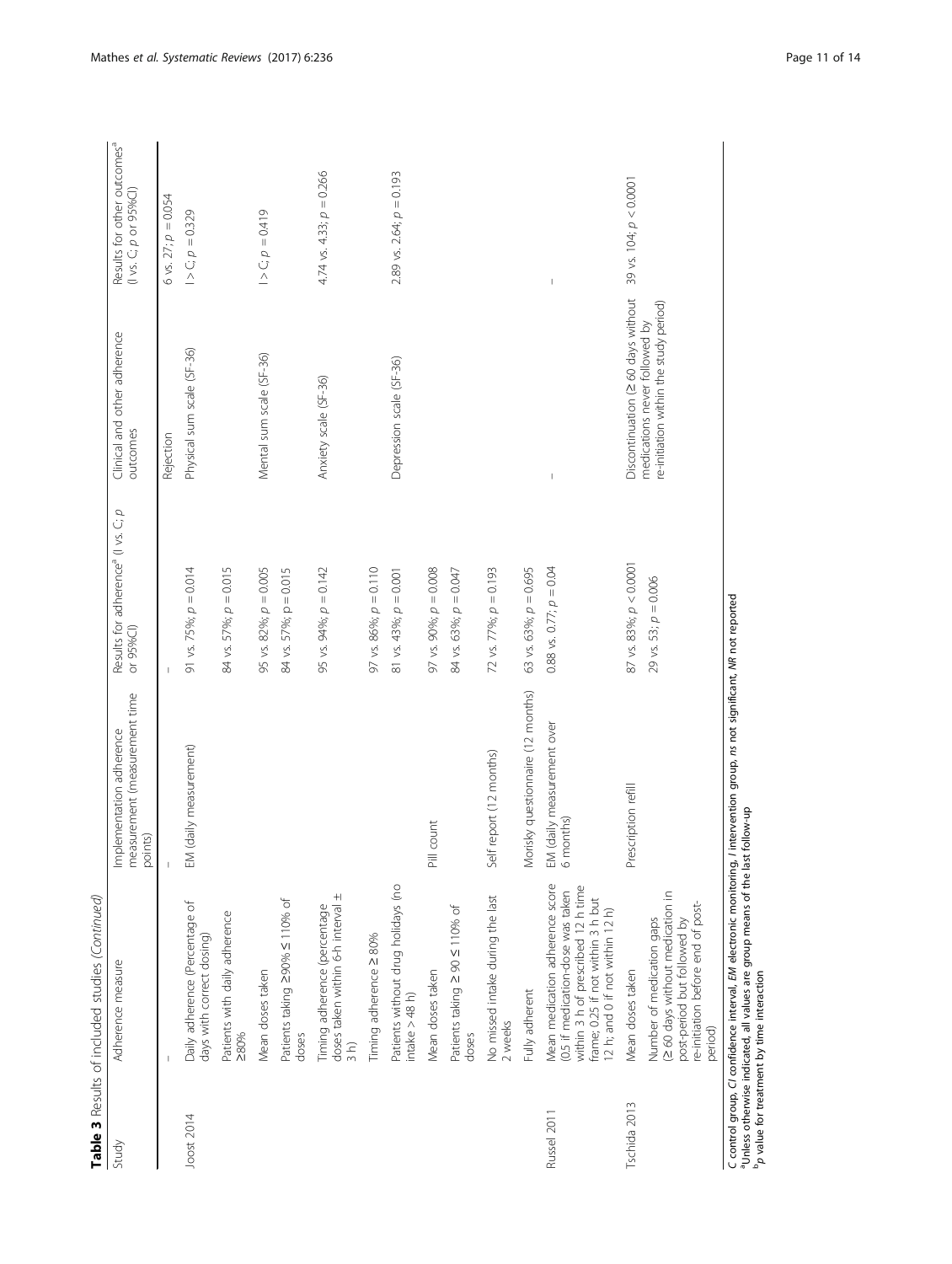difference in adherence between groups. The confidence in the results for adherence outcomes is limited by the high risk of bias.

Individual patient characteristics and causes (intentional vs. unintentional) for non-adherence require different intervention components. A multimodal intervention increases the probability that the individual patient receives a "proper" intervention component. This is probably the reason for the observation that multimodal interventions were more effective in our systematic review. Also, other research has shown that tailoring the intervention to the patient is one of the most important factors for the success of an adherence intervention [\[32\]](#page-13-0).

In multimodal adherence interventions, only education and behavioral components were used together. Both components primarily address intentional non-adherence (conscious decisions not to take medication). No study was identified that assessed combinations with a reminder system that address non-intentional adherence (forgetting). Consequently, information is missing on the effectiveness of combinations and synergies between reminder systems and other components or combinations of all components. In the study on the reminder system, fewer hospital admissions were recognized in the intervention group indicating also a positive effect of intervention components targeting unintentional adherence [[23](#page-13-0)]. Both causes for non-adherence are common. Therefore, it can be assumed that when using only one component, either the unintentional or the intentional non-adherent population is not reached properly by the intervention [\[33\]](#page-13-0).

Effect differences between groups were often small. One reason might be that the control group often encompasses also an adherence-enhancing component [[22](#page-13-0), [24](#page-13-0)–[26](#page-13-0), [28](#page-13-0), [30\]](#page-13-0). In the other studies, usual care was not further explained [[20, 21, 23](#page-13-0), [27](#page-13-0), [29](#page-13-0), [31\]](#page-13-0). Also, in these studies, adherence-enhancing measures might be offered to the control group. Moreover, it can be assumed that a large proportion of patients with high baseline adherence were included in the study populations because low baseline adherence or high risk for non-adherence (e.g., risk groups) were not defined as inclusion criteria in most studies. Thus, there is less potential to further increase adherence (ceiling effect) and consequently also less potential to show large difference between study groups [[34\]](#page-13-0). The problem of small differences between groups might be further triggered by contamination which is a known problem in educational/counseling interventions [[35, 36](#page-13-0)].

The baseline adherence is only considered in three studies [[25, 26](#page-13-0), [28\]](#page-13-0). Chisholm-Burns et al. [[25\]](#page-13-0) adjusted the analysis for baseline adherence. Russell et al. [[28\]](#page-13-0) included only non-adherent patients. Both studies showed a statistical significant effect of the intervention. Even the study by Russell et al. [[28\]](#page-13-0) was statistically significant

despite the fact that the sample size was very low. De Geest et al. [[26\]](#page-13-0) also included only non-adherent patients. Nevertheless, they could not prove a statistical significant difference. The cause is probably the hard definition of adherence (> 98% taking) which is very difficult to reach. Furthermore, the analysis was not adjusted for baseline adherence.

The applied adherence measures and measurement methods varied widely. Most of the applied measurement methods cannot be considered valid. Using questionnaires, pill-counts/ prescription refill tends to overestimate adherence [[37, 38\]](#page-13-0). Therefore, a more valid adherence measure is the medication event monitoring system. But also electronic monitoring can lead to incorrect measurement because only the openings can be measured. Doses taken was the most frequently applied adherence measure. A drawback of the overall mean is that a quantification of patients that are sufficiently adherent to reach immunosuppression is not possible. Taking this into account, the proportion of patients reaching a specified adherence level should be chosen as the primary measure. However, this is only valid if the lower threshold of adherence that is required an effect on a patient important is determined beforehand (validated surrogate). Pharmacogenetics and pharmacodynamics and consequently the required adherence might vary from patient to patient. So, such a threshold should be selected to that effect that the proportion of patients not experience a reaction are maximized. None of the studies used such a proven adherence threshold. Moreover, most studies had no follow-up after end of intervention, which permits the assessment of sustainability of the adherence interventions.

In view of the small effect sizes, the high risk of bias, the invalidity of the adherence measures/measurement methods, and the questionable sustainability of interventions effects, a patient-important benefit seems doubtful. This problem becomes obvious in the study by Breu-Dejean et al. [\[21](#page-13-0)]. In this study, adherence was much higher in the intervention group; however, patientimportant outcomes were conflicting.

A previous systematic review on adherence interventions in kidney transplant recipients also indicates that adherence interventions might be effective [\[39\]](#page-13-0). The authors concluded that behavioral interventions or a combination of behavioral, educational, and emotional components are effective in increasing adherence. On the one hand, our findings are in accordance with the conclusion that the combination of components leads to higher effectiveness. On the other, we could not prove the finding that especially behavioral interventions are promising nor identify certain promising intervention combinations. Moreover, because of the restrictions mentioned above, we consider the benefit of adherence-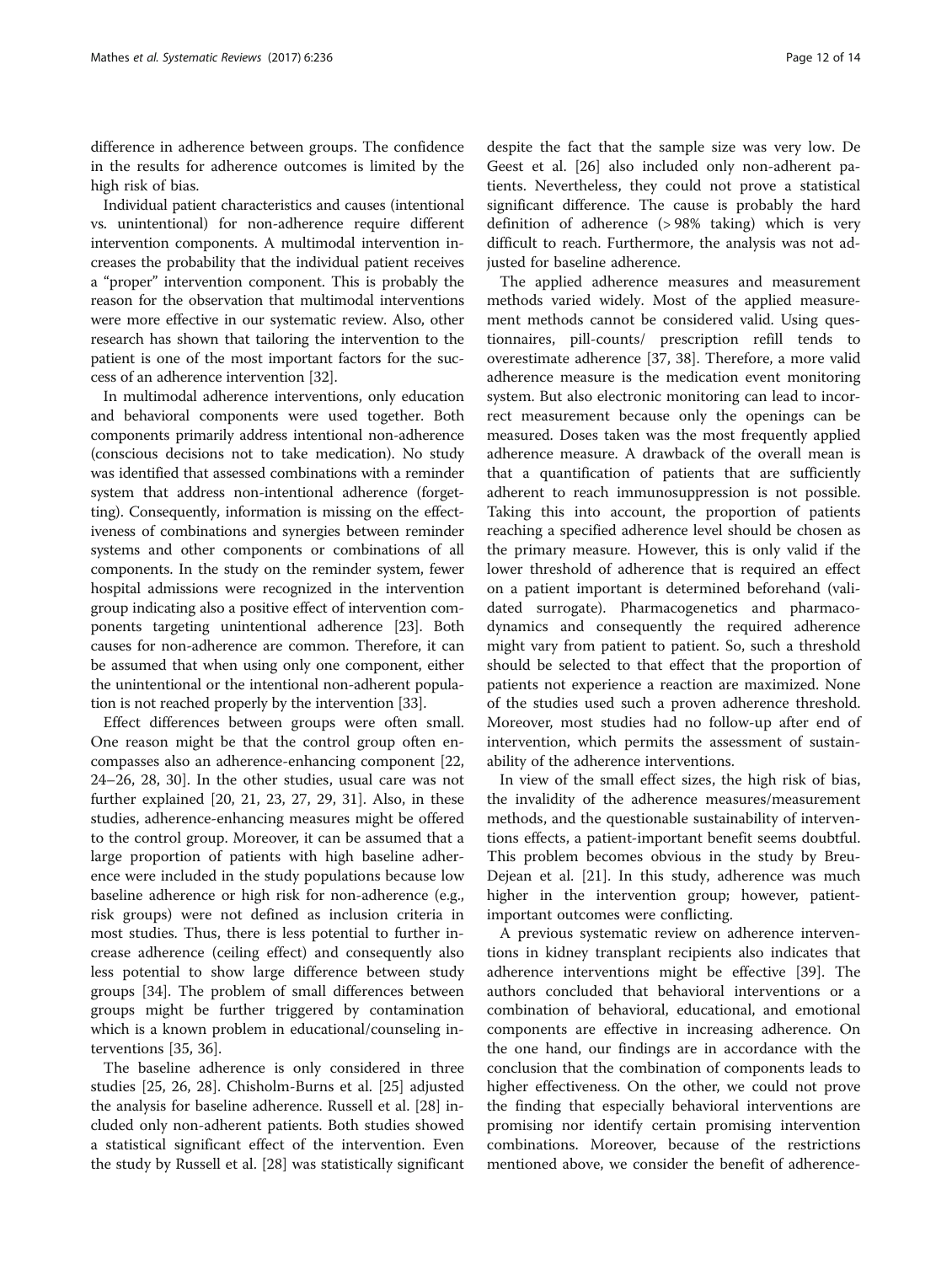<span id="page-12-0"></span>enhancing interventions for kidney transplant patients more skeptical in general. The reason for the different conclusions might be that we identified more controlled studies and excluded all studies without a control group. In contrast to the previous systematic review, we included studies on adolescence and excluded studies on different regimes (e.g., once daily intake versus twice daily intake). Therefore, our systematic review is based on a different body of evidence (overlap of included 50%, i.e., six studies are included in both reviews). Moreover, we assessed the risk of bias and considered the validity of adherence measures, i.e., put a greater intention on the validity of the data.

The applicability of the findings of this systematic review may be limited in other settings. Here, two aspects should be particularly mentioned. A multimodal intervention often requires a multidisciplinary team. These might not be feasible in outpatient care or small hospitals. Another aspect concerns computer-based electronic devices (e.g., electronic monitoring). Such interventions require a pre-existing IT-infrastructure and are costly. This can be a problem especially in resourcelimited settings.

The presented systematic review has some methodological limitations. Firstly, a comprehensive search for gray literature was not carried out. Secondly, our evidence synthesis is partly based on a dichotomous classification of statistical significance because exact  $p$  values, because effect sizes or confidence limits were often not reported in the included publications.

# Conclusion

This systematic review shows that adherence interventions for kidney-transplanted recipients can increase adherence. Interventions were heterogeneous. Therefore, a definitive recommendation on a certain adherence intervention which should be implemented in clinical practice is not possible but only for ingredients that are important for an effective adherence intervention. In particular, multimodal (e.g., feedback with education) and individualized (e.g., tailored educational material) interventions seem promising. Furthermore, the intensity of intervention appears to be an important factor for the success of education and behavioral interventions. Effect sizes were small in most studies, the studies showed high risk of bias, adherence measures/measurements can be considered invalid, and most studies did not assess patient-important outcomes. Therefore, the actual benefit of adherence interventions targeting an unselected patient population (i.e., including also adherent patients) seems limited in general. Only one study evaluated a reminder system. In this study, effect sizes and statistical significance for adherence outcomes were not reported. Thus, a judgment for interventions addressing unintentional adherence is not

possible. Furthermore, no study was identified that combines intervention components addressing intentional and also unintentional adherence (e.g., reminder and adherence feedback). Consequently, a conclusion for adherence interventions addressing both causes for non-adherence is also not possible. This combination seems very promising because it targets different patient populations and would therefore probably reach more patients and consequently increase the overall effectiveness.

Further, high-quality RCTs on multimodal interventions and individualized interventions (cause for nonadherence [intentional, unintentional], life situation) should be performed. The RCTs should evaluate patientimportant outcomes or use an adherence measure with proven relevance in combination with a valid adherence measurement method. Furthermore, studies should focus on patients with proven non-adherence or at high risk for non-adherence (e.g., risk groups).

#### Additional files

[Additional file 1:](dx.doi.org/10.1186/s13643-017-0633-1) PRISMA 2009 Checklist. (DOC 63 kb) [Additional file 2:](dx.doi.org/10.1186/s13643-017-0633-1) Search strategies. (DOCX 15 kb)

#### Acknowledgements

Not applicable.

#### Funding

This work was funded by The Federal Association of the AOK. The funder had no influence on the design/methods, collection, analysis, and interpretation of data.

#### Availability of data and materials

All data generated or analyzed during this study are included in this published article [and its supplementary information files].

#### Authors' contributions

TM contributed to the development of the study concept, data extraction, risk of bias assessment, data synthesis, and writing of the manuscript. KG contributed to the study selection, data extraction, risk of bias assessment, and revision of the manuscript. EN contributed to the development of the study concept and revision of the manuscript. DP contributed to the development of the study concept, study selection, data extraction, risk of bias assessment, data synthesis, and revision of the manuscript. All authors read and approved the final manuscript.

#### Ethics approval and consent to participate

No humans or animals are involved.

#### Consent for publication

Not applicable.

#### Competing interests

The authors declare that they have no competing interests.

#### Publisher's Note

Springer Nature remains neutral with regard to jurisdictional claims in published maps and institutional affiliations.

#### Author details

<sup>1</sup>Institute for Research in Operative Medicine, Witten/Herdecke University, Ostmerheimer Str. 200, Building 38, 51109 Cologne, Germany. <sup>2</sup>Institute for Health Economics and Clinical Epidemiology of the University of Cologne,